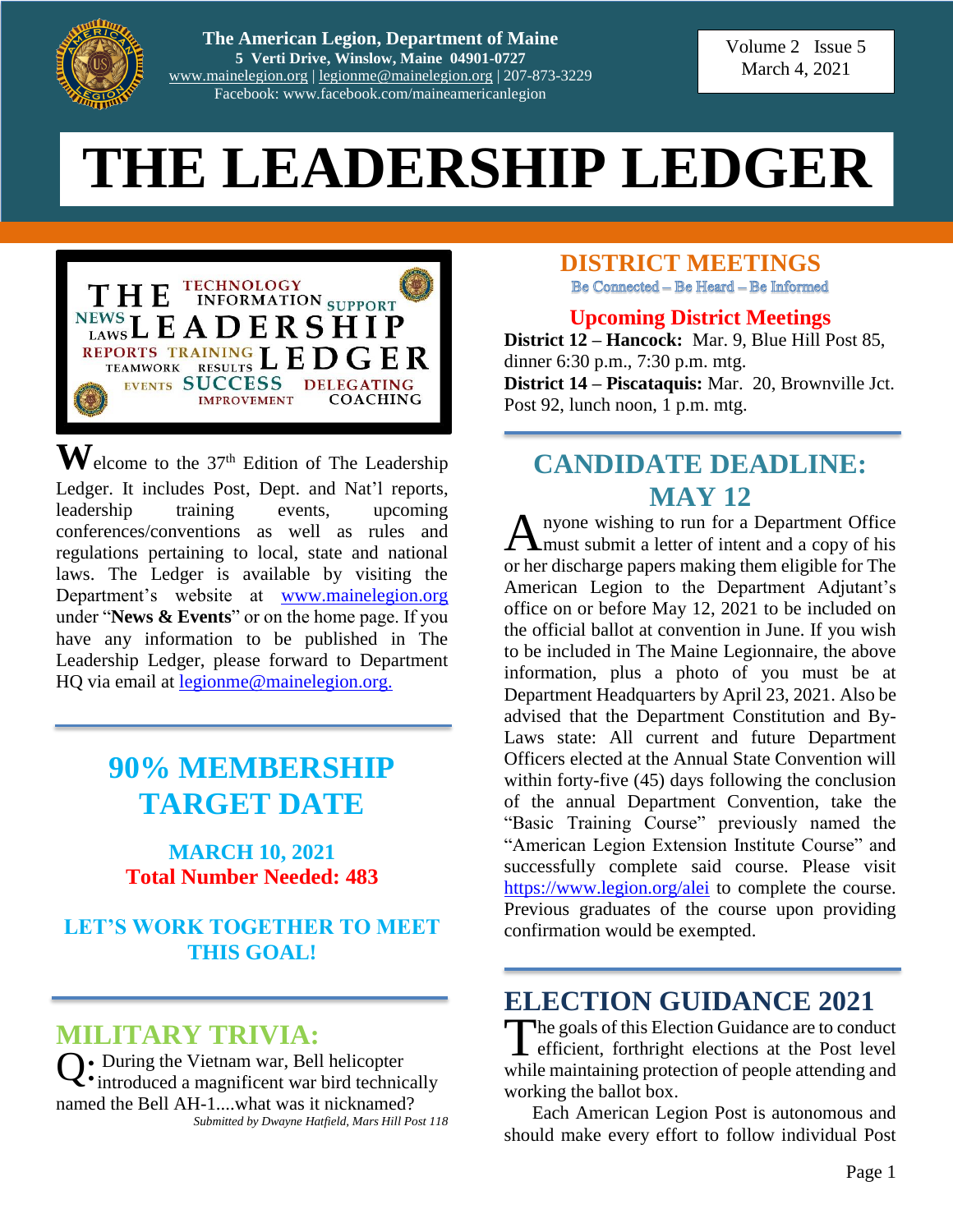constitution and bylaws while making efforts to follow pandemic safety protocols according to state guidance.

Things to consider:

Crowd density- if you have a Post that historically has a high voting population consider having one entrance and one exit, consider drive-thru voting, etc.

Offer hand sanitizer and clean pens.

Always wear masks and maintain 6' distances.

Limit duration of event.

Each Post is set up differently and there are many variables to consider.

Designate an area of your Post for voting separate from other rooms with activity that day.

Minimize crowding, keep the flow of voters spaced while in line and while sitting/waiting.

Attempt to have in-person elections to keep members involved. Most Posts are big enough to accommodate, or have drive thru capacity, to make elections as transparent as possible. Limit email voting if possible.

Avoid creating new processes that are not covered by your bylaws, utilize the Post Executive Committee to make decisions that are in gray areas and feel free to contact me with any questions or guidance [\(Jason.T.Hall@maine.gov\)](mailto:Jason.T.Hall@maine.gov).

We understand these are challenging times and changes to our norm. Do your best to maintain a legal, safe election.

Again, feel free to reach out to me if you have any questions, concerns, curve balls.

> *For God and Country, Jason T. Hall, Department of Maine Judge Advocate [Jason.T.Hall@Maine.Gov](mailto:Jason.T.Hall@Maine.Gov) 207-522-5471*

## **DENTAL CLINIC FOR MAINE VETERANS**

University of New England Westbrook College<br>
of Health Professions, Department of Dental of Health Professions, Department of Dental Hygiene is offering \$15 teeth cleanings for Maine Veterans To Honor our Veterans. The University of New England's Dental Hygiene Clinic in Portland will offer Veterans discounted teeth cleanings for \$15, along with free dental exams and fluoride varnish and 50% off all other services from March

2nd until April 9th, 2021. Veterans must have a valid VALID card, Maine driver's license/state ID with a military service designation or a DD-214. To book your appointment, please call the University of New England at 207-221-4900. UNE is a teaching clinic and educational environment, so appointments will require more time than a typical visit. Please note that X-rays are an additional cost and fillings are not available at this clinic. For Additional Information about the UNE clinic, please visit [https://www.une.edu/wchp/dental/patient-info.](https://www.une.edu/wchp/dental/patient-info)

Due to COVID-19, patients must be able to wear a mask while on campus and in the clinic lobby. If you cannot comply, we would be happy to see you when the pandemic is over. Thank you in advance for keeping our community healthy. The University of New England Dental Hygiene Clinic is located at: The Coleman Dental Hygiene Building, behind the UNE College of Pharmacy building 716 Stevens Ave, Portland, ME 04103 or use 684 Stevens Ave, Portland Maine in your mapping software.

### **OUR NATIONAL ANTHEM The True Story: Take a Look / Listen. Enjoy!**

<https://www.youtube.com/watch?v=n7BMjS9vhVI>

## **MAINE LEGION COLLEGE CLASS FOR 2021**

**W**e are currently working on the next Maine Legion College Classes for the 2021 year. As in the past, you have to make a commitment but we know that you will gain much from these classes and from other Legionnaires from all over the State of Maine.

**ONLY 9 MORE SPOTS AVAILABLE**. Class dates & times (Phase 1, Phase 2, & Phase 3) remain unscheduled at this time.

To attend these classes, you must first go online at: [www.legion.org/alei](http://www.legion.org/alei) and complete the Basic Training Course. After completion, please forward a copy of the Certificate to us at State HQ. You may scan the document and send it by email to [paul@mainelegion.org](mailto:paul@mainelegion.org) along with your **Name, Post No., and Cell Phone No.**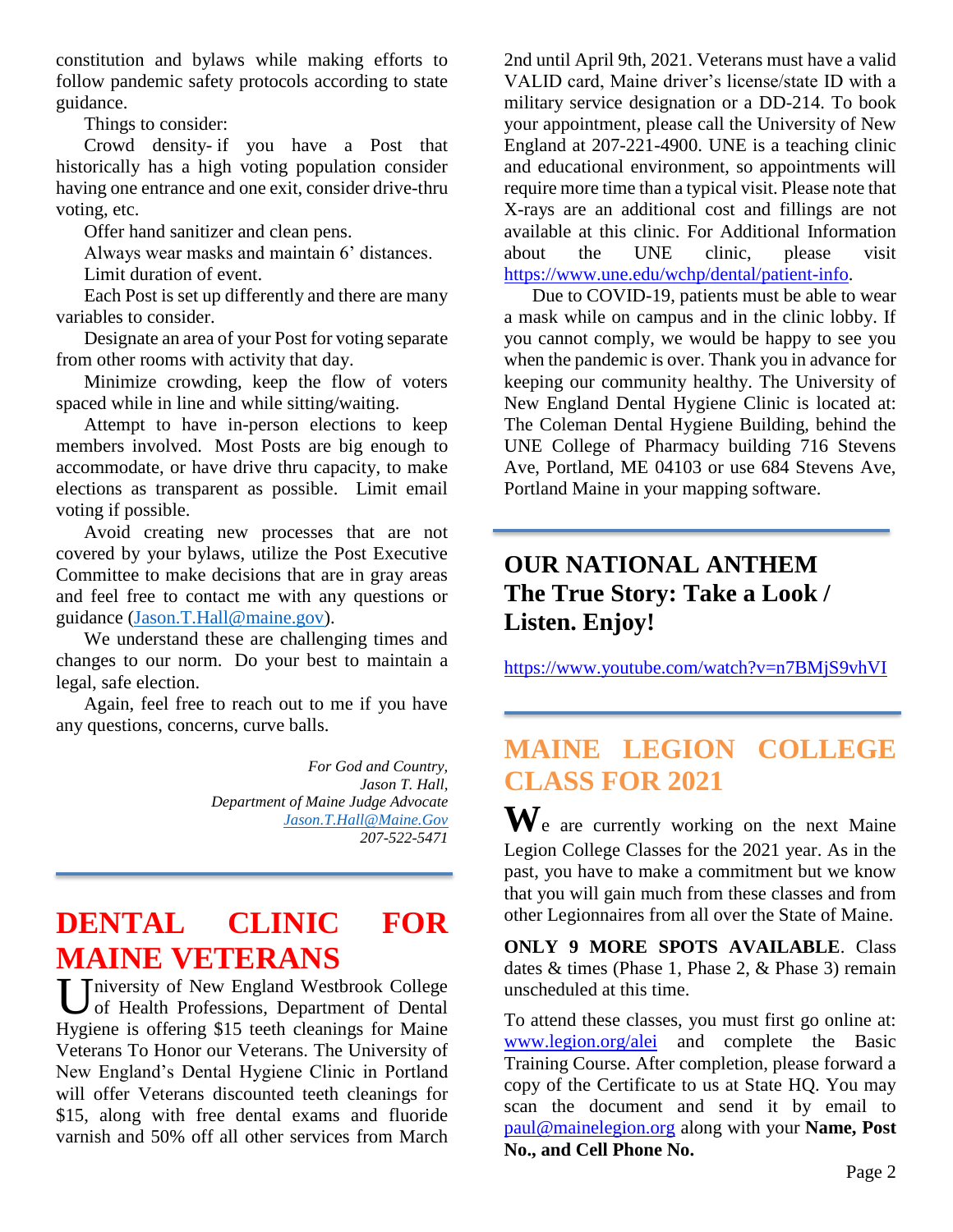## **VETERAN'S EMERGENCY FINANCIAL ASSISTANCE PROGRAM (VEFAP)**

**D**<sup>o</sup> you know of a veteran in your community in need of assistance? Someone who during these need of assistance? Someone who during these challenging times just needs a little help to keep them going? Maybe a veteran that is homeless? Or worst of all, a homeless veteran with children? If so, we want to remind you that The American Legion, Department of Maine can assist you to help these veterans during their difficult and troubling times. You can call us at 207-873-3229 Ext. 3 or visit our website: http://www.mainelegion.org/pages/resources/varesources.php

We will contact you as soon as possible and we hope to enable you to help veterans in need.



## **WHAT VETERANS NEED TO KNOW ABOUT GETTING VACCINE FROM VA**

s an influx of veterans seek the COVID-19 As an influx of veterans seek the COVID-19<br>
vaccine as it becomes available at Department of Veterans Affairs (VA) hospitals, many want clarity on when and where they will be able to get their vaccines. Under a plan developed by VA in coordination with the Centers for Disease Control (CDC) and federal guidelines, VA is disseminating the vaccine through a phased plan.

According to VA, the phased plan will enable it "to do the most good for the most people" during this time.

Under the current plan, VA health-care personnel, veterans living in VA long-term care

facilities and veterans who are at higher risk for serious complications or death due to COVID-19 are able to get their vaccines now. These high-risk veterans include those with chronic kidney disease, chronic obstructive pulmonary disease (COPD) and asthma, in-patient spinal cord injuries and disorders, and those with comorbidities. Additionally, family caregivers who are enrolled in the Program of Comprehensive Assistance for Family Caregivers are eligible for vaccination when the veteran they care for becomes eligible, according to VA.

For more information and to determine if you're eligible to receive your COVID-19 vaccine from VA, [visit this web page.](https://www.va.gov/health-care/covid-19-vaccine/) Additionally, veterans can find their local VA health facility and its current plan by [visiting this VA page.](https://www.va.gov/find-locations)

Due to a larger percentage of high-risk patients within the VA health-care system compared to the general public, it may take longer for veterans not at an increased risk to receive their vaccine. In some instances, it may be faster for a veteran to receive a vaccine through their state rather than through VA. You can find information on [your state's COVID-19](https://www.cdc.gov/vaccines/covid-19)  [vaccine distribution plan here.](https://www.cdc.gov/vaccines/covid-19)

"The American Legion has the utmost confidence in VA to balance the vaccine rollout, while prioritizing the most vulnerable veterans and health-care providers," said Mario Marquez, director of The American Legion's Veteran Affairs & Rehabilitation Division. "VA has assured us they will provide this balance with site-specific resources, needs, availability and local status of the pandemic."

In order to be eligible to receive the COVID-19 vaccine through VA, a veteran must be enrolled in the VA health-care system. However, veterans attempting to enroll in VA health care for the first time who fall into category 8g, will not be eligible for the vaccine as they are also not currently eligible for VA health care. This is due to a VA change in policy from 2003 which removed 8g eligibility as these veterans do not have a service-connected disability and their income exceeds the allotted amount to qualify for VA coverage.

The American Legion supports 8g reintegration into VA health care. At the 2016 National Convention, the [National Executive Committee](https://archive.legion.org/handle/20.500.12203/5566)  [approved Resolution No. 2](https://archive.legion.org/handle/20.500.12203/5566) that called for the reinstatement by VA.

"The American Legion stands behind providing access to VA health care to veterans regardless of their economic status," Jeff Steele, an associate in the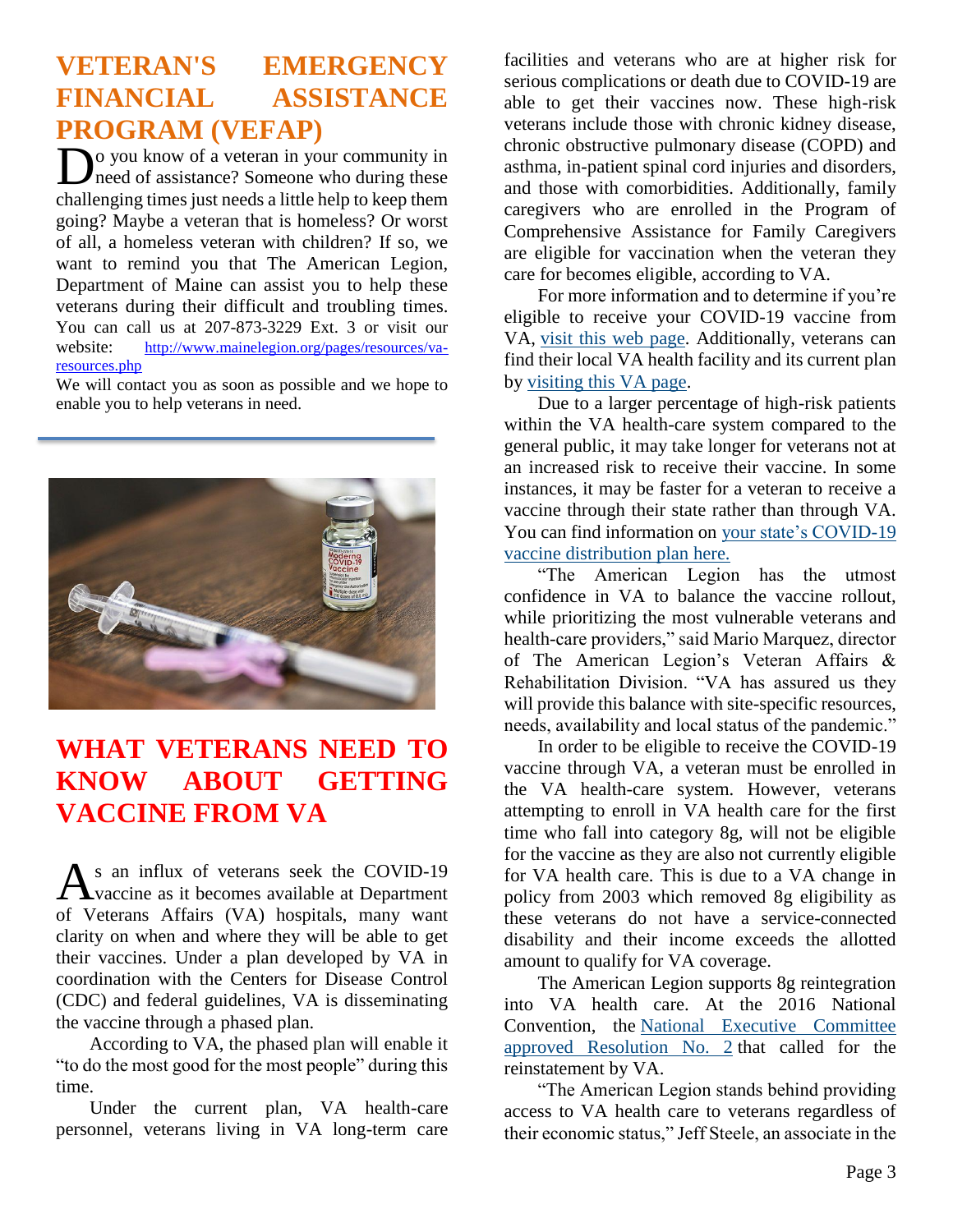National Legislative Division, told the House Committee on Veterans Affairs on Dec. 2, 2020.

The American Legion is also on record in recent testimony, supporting legislation that calls for standing up a bipartisan commission on veterans health-care eligibility and benefits design.

As more vaccines become available, VA plans to offer free COVID-19 vaccines to all veterans receiving VA health care who want one. If you are a veteran who is not currently enrolled or receiving health care through VA, [visit this web page to apply.](https://www.va.gov/health-care/how-to-apply/)

For additional information, contact an American Legion service officer who is specially trained to provide expert assistance, free of charge, to veterans and their families. To find a service officer near you [click here.](https://www.legion.org/serviceofficers)

*The American Legion February 3, 2021*

# **DONATIONS**

## **G**eneral **F**und

John Freburger, Damariscotta Post 42 \$20

# **FREQUENTLY ASKED QUESTIONS**

### **hy is the Consolidated Post Report (CPR) so Wimportant that every post should submit one?**

When the National Commander testifies before Congress, the Consolidated Post Report (CPR) data is used to provide numerical data of what the collective American Legion is doing. Leadership at all levels of the organization need to impress upon our posts that they need to report what they are accomplishing in their community. The CPR is important to the business of The American Legion.

The Federal Charter requires the National Organization to report to Congress on the activities of the corporation during the prior calendar year. The CPR is essential in collecting the data to compile this report to Congress.

Every post is most likely doing something in the community. It is important that the post leadership report what they are doing and at what level they are assisting. The post or department may fill out a CPR to just submit a report but the level of participation is what is essential. This is made easier by using the CPR form on [mylegion.org.](https://www.mylegion.org/) It has the capability to keep a running total and save the data until the next event. The magnitude of our numbers from just 68% (which is yearly average at National level) of our posts reporting has a major impact on Congress.

A department headquarters may also report program accomplishments on the department HQ post's CPR. For instance, if the department sponsors four young men to Boy's State, or department staff members donate blood during a blood drive, those activities should also be reported on the departments HQ CPR.

#### **How can we get stories into** *The American Legion Magazine***?**

*The American Legion Magazine* is the nation's largest and best-read publication for veterans and their families. With a monthly readership of over 2 million, the magazine receives hundreds of submissions per month and can only publish a small fraction of them, balanced within an editorial calendar that addresses major issues facing our nation and the world. Submissions can be sent by email to [magazine@legion.org](mailto:magazine@legion.org) or by mail to *American Legion Magazine*, PO Box 1055, Indianapolis, IN 46206. Submissions cannot be returned, so the Magazine strongly urges members not to send original photos or documents.

In order to provide local posts and members a forum to share their stories, The American Legion Media & Communications Division has developed and maintains the [Legiontown USA](http://www.legiontown.org/) web site for members and posts to share their stories, photos and other materials. Many of those submissions are positioned on the Honor & Remembrance platform at [legion.org/honor](file:///C:/Users/alkmm/Desktop/FAQ/legion.org/honor) which appears online.

Often, a story and photo from a local post is bestsuited in a local, district or department publication. In order to reach national print media, the story and/or photo must relate directly to a national issue, value, resolution or initiative. Those who submit articles are encouraged to include a query letter that expresses the

National issue, value, resolution or initiative that matches the submission.

**Are there any other** *American Legion periodicals?*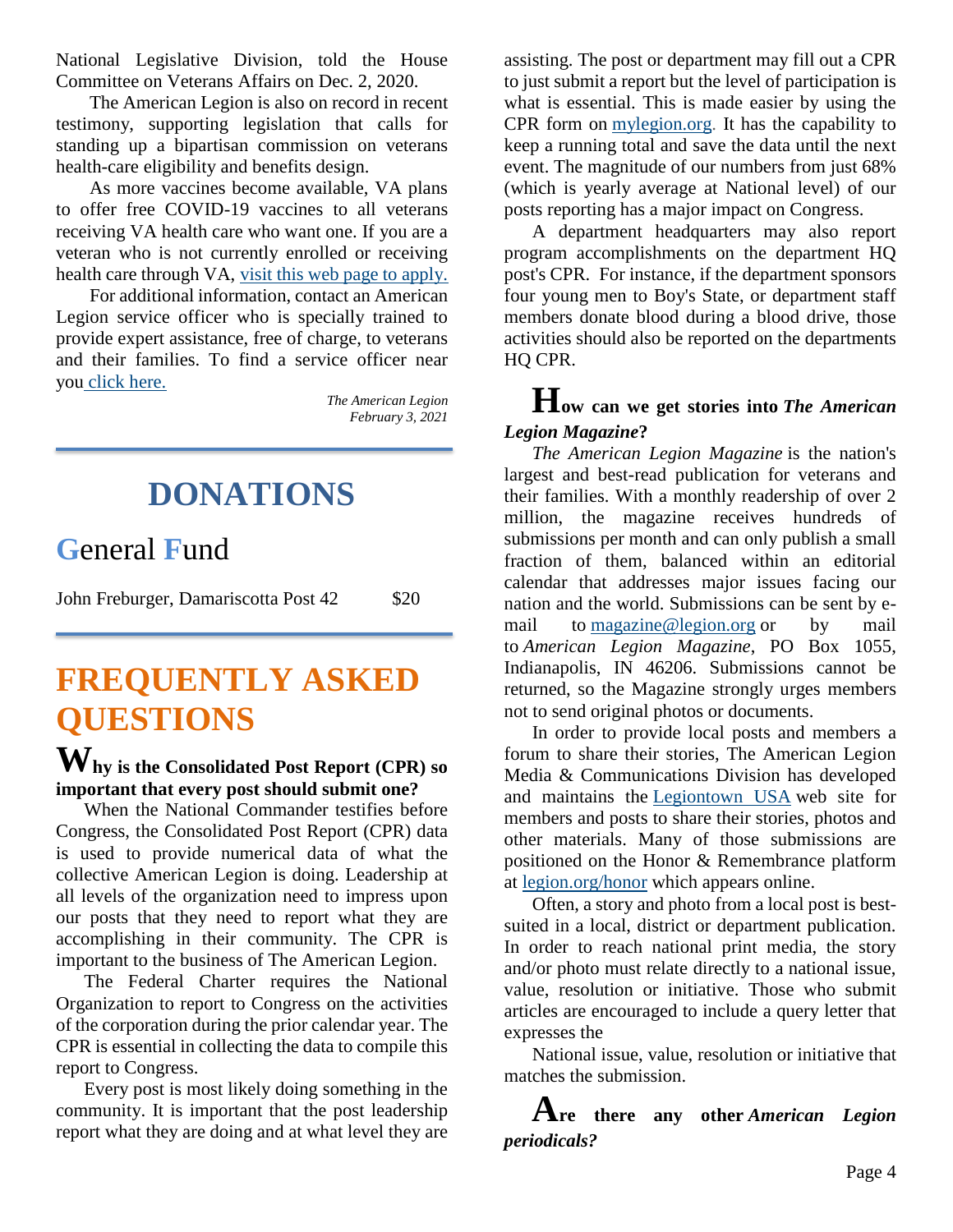**T**he [American Legion Dispatch](https://www.legion.org/dispatch) is a national leadership publication that disseminates in print and by e-mail stories and information from posts that can be replicated across the country. Unique programs, membership initiatives, organizational articles and stories of community service are welcome in the Dispatch and can be submitted by e-mail at [dispatch@legion.org](mailto:dispatch@legion.org) or by contacting Editor Cameran Richardson at [crichardson@legion.org,](mailto:crichardson@legion.org) or by mailing to American Legion Dispatch, PO Box 1055, Indianapolis, IN, 46206.

There is also the Membership/Training newsletter created by the Internal Affairs and Membership Division. To subscribe to the newsletter please visit [legion.org/newsletters.](https://www.legion.org/newsletters/)

*[https://www.legion.org/dispatch/](https://www.legion.org/dispatch)faq*



## **FEBRUARY 2021 ISSUE**

Now Available in Digital and PDF format!

**[Check out the Digital Version by clicking here!](https://indd.adobe.com/view/0629bde6-b050-4157-9c07-bba31de21384) [Check out the PDF Version by clicking here!](http://www.mainelegion.org/media/TML/TML_2021_February_Issue_-_Copy.pdf)**

## **PAST COMMANDERS CLUB**

**I**f you are a Past Post Commander of The American Legion, Department of Maine and have not yet paid your annual dues to the Past Commander Club in support of the James V. Day Scholarship, please do so as soon as possible.

Visit the Maine Legion website [http://www.mainelegion.org/pages/formsapplication](http://www.mainelegion.org/pages/formsapplications.php) [s.php](http://www.mainelegion.org/pages/formsapplications.php) and click on the **Past Commanders Club** (Fillable) form under Membership/Post Forms & Manuals. Mail form along with \$2.00 per member to The American Legion, Past Commanders Club, 5 Verti Drive, Winslow, Maine 04901-0727.

It is because of you, and the members and officers of your Post that The American Legion, Department of Maine can authorized 2 students to receive a \$500 scholarship each year. Thank you for your support!



### **SINGLE WEB SIGN-ON IS HERE**

re you a registered user of national American A re you a registered user of national American<br>Legion web resources, such as MyLegion.org, Baseball.legion.org, Legiontown.org or Legion.org? And are you tired of having to log in with your username and password each time you access the individual sites? Good news – a single sign-on is here!

To access the new single sign-on, you must reregister and set up a new password. And more importantly, confirm the response email.

You may have noticed that a new login screen became available Dec. 31 that requires you to reregister. Members and non-members will need to do this for a single sign-on and to continue accessing the valuable information and tools provided through the following American Legion web assets:

- MyLegion.org
- Legion.org
- Legiontown.org
- Centennial.legion.org
- Burnpit.us
- Baseball.legion.org

*(Note: this requirement does not currently apply to registered users of the Emblem Sales website.)*

This new single sign-on is Stage 1 of a multistage rollout that will allow The American Legion to provide a streamlined and better user experience within its web environment – and it begins with this initial step of re-registering. Thank you for taking this first step in a series of exciting American Legion web features that are to come on MyLegion.org and Legion.org.

#### **How to begin the re-registration process:**

1. Click the "Sign In" tab on any American Legion web property. You will be taken to the single sign-on site.

2. Click "Register as a new user." Fill in the entire form using your best contact email address and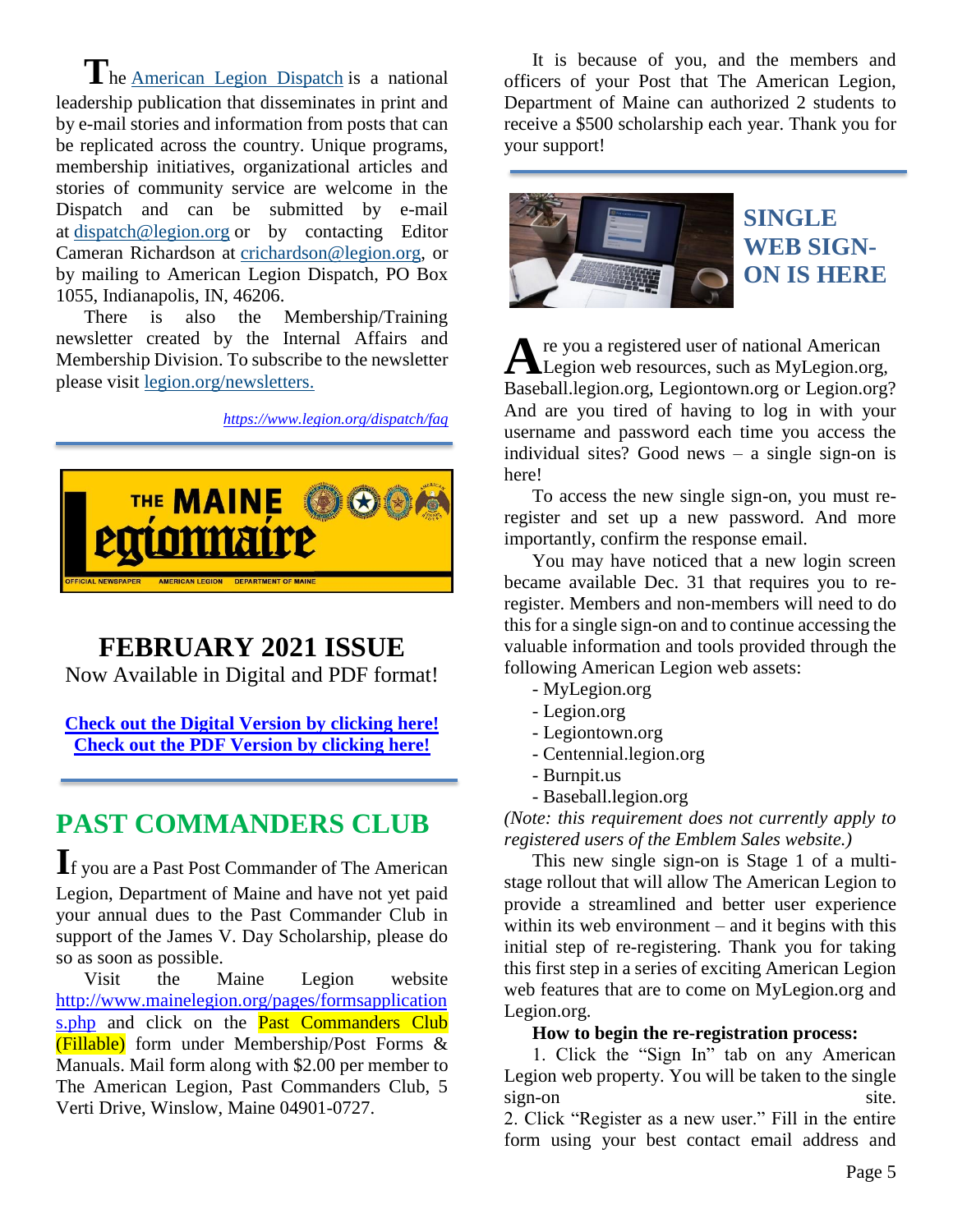member ID (if applicable). All information you provide is kept safe and secure. 3. Enter and confirm your new password of choice. 4. Click "Finish" to receive your confirmation email. 5. Click the link to confirm your new account in the confirmation email sent (check your junk email inbox). The provided email will be from [sso@legion.org.](mailto:sso@legion.org)

#### **Your questions answered: Q: Why am I told my account no longer exists?**

**A:** The new platform that The American Legion is moving to requires each user to have a unique email address as the username. This, in conjunction with a move from a vendor proprietary system, which required us to renew accounts for all American Legion web properties. Please note that all member information is still within MyLegion, securely and safely housed.

#### **Q: Should I fill out the entire profile?**

**A:** Yes you should. By filling out the entire profile, especially your member ID, continued access to member-only benefits is ensured.

**Q: What if I haven't received the confirmation email after registering?**

**A:** Please attempt to log in. You will be taken to the Please Confirm page or click here to generate a new message for the email address used during registration. You may need to enter your email address manually if you go directly to the page.

**Q: What should I do if I confirmed my account but am still having trouble logging in? A:** Please verify that your new password is correct.

Look for more updates as The American Legion National Headquarters improves the web-user's experience in the months to come.

#### **IMPORTANT**

To complete the registration process you must confirm the response email sent from [sso@legion.org.](mailto:sso@legion.org)

> *The American Legion <https://www.legion.org/dispatch> January 11, 2021*

## **[MEMBERSHIP IMPACT](https://www.legion.org/membership/impact)  [REPORTS](https://www.legion.org/membership/impact)**

The American Legion's success depends entirely on The American Legion's success depends entirely on the post is properly incorporated. The funds from this grant program shall be used exclusively for the following:

The following monthly reports located on <https://www.legion.org/membership/impact> provide a summary of membership, participation and volunteerism making an impact in the lives of veterans, families and communities.

American Legion Posts can share the many ways Legionnaires are making a difference in their communities by **[submitting consolidated post reports](http://www.mylegion.org/)  [online](http://www.mylegion.org/)**. To visit the impact American Legion posts made throughout the year, visit <https://www.legion.org/bythenumbers>

[https://www.legion.org/membership/impact.](https://www.legion.org/membership/impact)



## **MISSION BLUE POST ASSISTANCE PROGRAM**

t the 2020 Fall National Executive Committee At the 2020 Fall National Executive Committee<br>Meeting, Resolution #36, Subject: Mission Blue Post Assistance Program was approved. Posts impacted by a government's public health restrictions implemented in response to the COVID-19 pandemic may apply for a grant up to \$1,000. Posts must meet the following eligibility criteria:

• A post must have a current consolidated post report on file.

• A post must must have filed an IRS 990 within the prescribed due date.

• A post must have filed all other required forms and reports as prescribed by the departments.

• A post must have actively participated in one or more The American Legion(s) within the last 18 months.

• A post must have a financial need.

• A post must provide a certificate of insurance naming The American National Headquarters as an additional insured (copy of insurance declaration will be attached to application).

• A post must provide documentation indicating that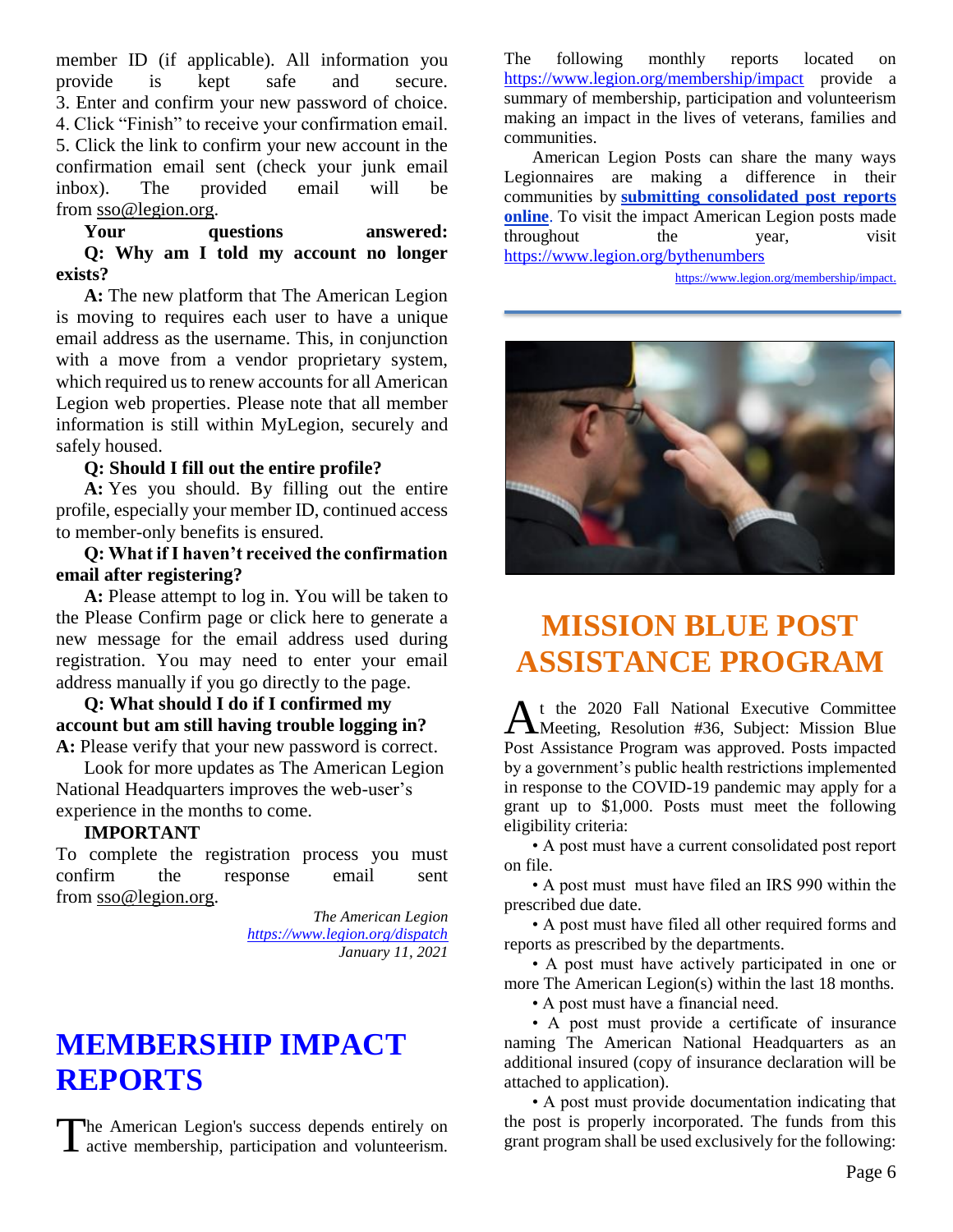Current and past due mortgage principal and interest or Current and past due real estate rents or Current and past due insurance premiums or Current and past due utilities.

The American Legion posts receiving this grant are required to submit a true and accurate report outlining how the funds were used, signed by the post finance officer, and certified by the post commander or post adjutant within six-months of receipt of the grant funds or no later than February 22, 2022. Whichever comes first.

To access instructions and application [Click Here](https://www.legion.org/documents/pdf/Mission_Blue_PAP_Application_1.pdf) or visit

[https://www.legion.org/documents/pdf/Mission\\_Blue\\_PAP\\_Applicati](https://www.legion.org/documents/pdf/Mission_Blue_PAP_Application_1.pdf) [on\\_1.pdf](https://www.legion.org/documents/pdf/Mission_Blue_PAP_Application_1.pdf)

Mission Blue Post Assistance Program Grant App is also available by visiting [http://www.mainelegion.org/pages/formsapplications.ph](http://www.mainelegion.org/pages/formsapplications.php) [p](http://www.mainelegion.org/pages/formsapplications.php) under Membership/Post Forms & Manuals. Also made available is the MISSION BLUE CERTIFICATE OF LIABILITY INS – EXAMPLE which is required when submitting the Mission Blue App.

### **AMERICAN LEGION FAMILY TAKE NOTICE!**

## Maine American Legion welcomes all of you to be part of the Official 2021 Annual Convention Yearbook

Showcase your Post, District, Unit, Squadron, Sand Chapter by sponsoring ad space in the **and Chapter by sponsoring ad space in the 2021 Annual Convention Yearbook. Individual donations are also welcomed and appreciated with all individual and business names listed in the "Business & Individual Donors" page of the yearbook.** 

To donate or sponsor ad space in the 2021 Convention Yearbook in support of Maine Veterans, please [click here](http://www.mainelegion.org/media/YEARBOOK/Maine_AL_Convention_Yearbook_Sponsorship_Req._Form11_FILLABLE.pdf) to download a copy of the Convention Yearbook Sponsorship Request Form and follow specifications & submission instructions. You may also visit [www.mainelegion.org](http://www.mainelegion.org/) and click on the image of Maine American Legion Convention Yearbook Request Form.

For questions or assistance in submitting your ad, please call Department HQ at 207-873-3229 Ext. 2.

**Click on the image below or visit [www.mainelegion.org](http://www.mainelegion.org/) and check out the Digital Version of the Maine American Legion 2020 Convention Yearbook!**



### **COMPUTER 101**



**C**omputer 101 is a resource aiming to help those who wish to learn basic skills with the powerful technology of today's world. Increased proficiency

with computers and the Internet has positive outcome across all fronts, both personally and professionally.

### **OUT OF OFFICE OR VACATION REPLY VIA EMAIL**

#### **Automatically Reply to Messages in Outlook 2010** In Outlook, click on the File tab; from the available options, select **Automatic Replies**.

Select **Send Automatic Replies**; In the Automatic Replies box, if you would like to automatically schedule when "Out of Office" replies are active, set a date range for your automatic replies. This will turn off automatic replies at the date and time you enter for the end time. Otherwise, you'll need to turn off automatic replies manually. (Note: For Outlook 2007, choose Tools>Out of Office Assistant)

#### **[How Do I Set My Gmail Out Of Office/Automatic](http://dmex.com/google-apps-for-work/how-do-i-set-my-gmail-out-of-office-automatic-vacation-response.html)  [Vacation Response?](http://dmex.com/google-apps-for-work/how-do-i-set-my-gmail-out-of-office-automatic-vacation-response.html)**

Here's how to let people know you can't respond right away:

Sign in to Gmail; click the Gear Icon in the upperright and select Gmail settings along the top of any Gmail page. From the General tab, select Vacation Responder On in the Vacation responder section.